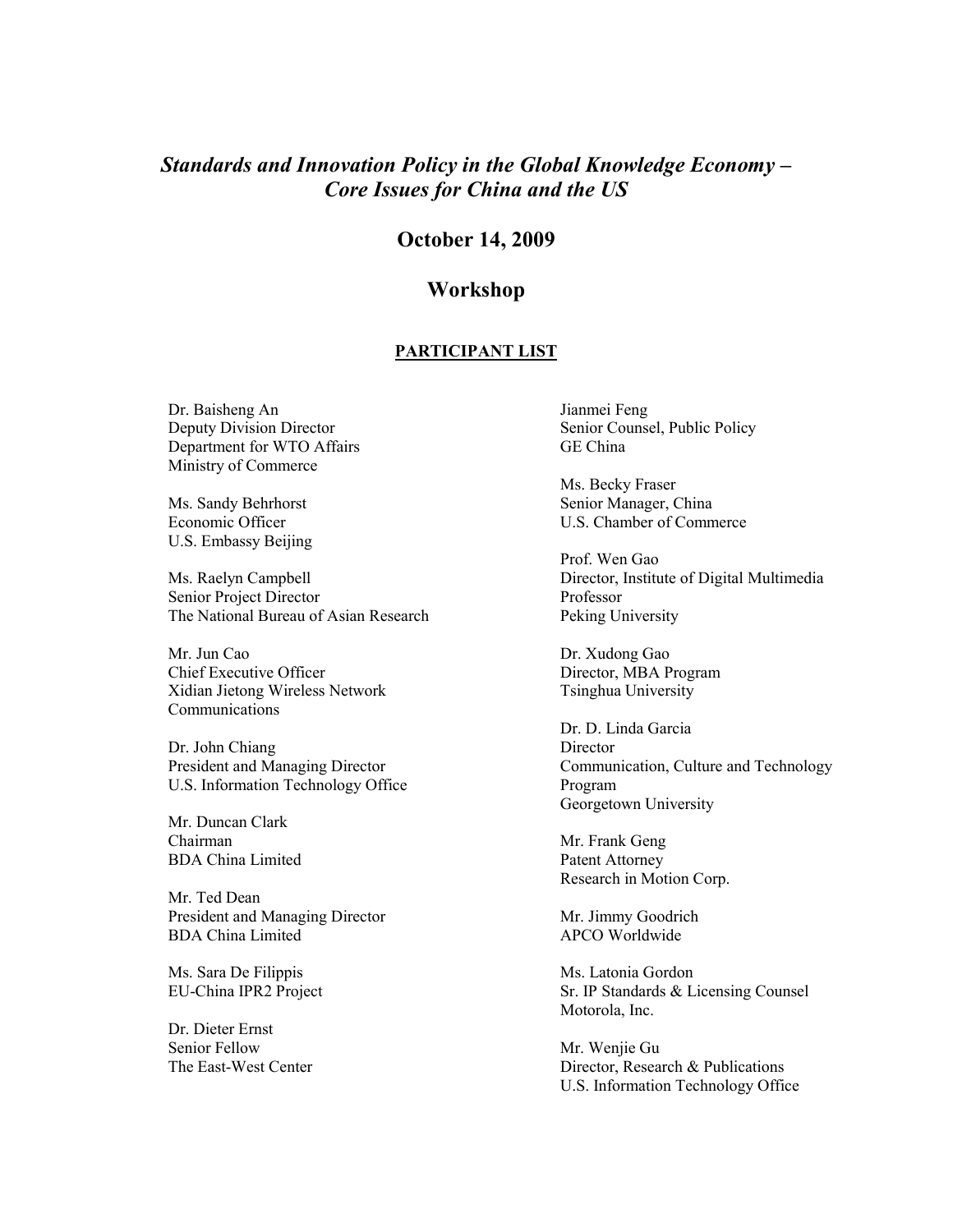Prof. Junjun Hou Associate Professor Department of Commerce Hunan University

Dr. Ning Hua Director, China Operations IEEE-Beijing

Dr. Tiejun Huang **Director** Research Center for Digital Media Graduate School of the Chinese Academy of Sciences

Dr. Fusheng Ji Professor Tsinghua University

Dr. Konstantinos Karachalios Scenarios Analyst International/Intergovernmental Organizations & Institutions European Patent Office

Mr. Chris Lanzit Senior China Advisor API, ASME, and NBBI

Mr. Clark Ledger Second Secretary, Economic Section U.S. Embassy Beijing

Ms. Jing Li IPR Specialist U.S. Embassy Beijing

Mr. Jun Li Senior Manager Research in Motion Corp.

Dr. Zheng Liang Associate Professor, SPPM Director, China Institute for Science & Technology Policy

Ms. Amy Marasco GM, Standards Strategy Microsoft Corporation

Mr. William McCahill Partner JL McGregor & Company

Dr. Rongping Mu Executive Vice President Institute of Policy and Management Chinese Academy of Sciences

Mr. Joseph Narus Bridge Fellow The National Bureau of Asian Research

Dr. Thomas Pattloch IP Officer, Trade & Investment Section EU Delegation of the European Commission

Mr. Chuck Powers Corporate Standards Office Motorola, Inc.

Ms. Anne Stevenson-Yang Principal/Asia Research Director Wedge MKI

Ms. Claudia Tapia Garcia IPR Counsel, Standards and Licensing Research in Motion

Dr. Yiyi Wang Senior Researcher Vice Director, Subinstitute of Standardization Theory and Strategy China National Institute of Standardization

Ms. Jenny Wang Project Coordinator EU-China Trade Project

Mr. Ping Wang Senior Researcher Deputy Chief Engineer China National Institute of Standardization

Ms. Lanling Wen Senior Standards Manager Legal and Corporate Affairs Microsoft (China) Co., Ltd.